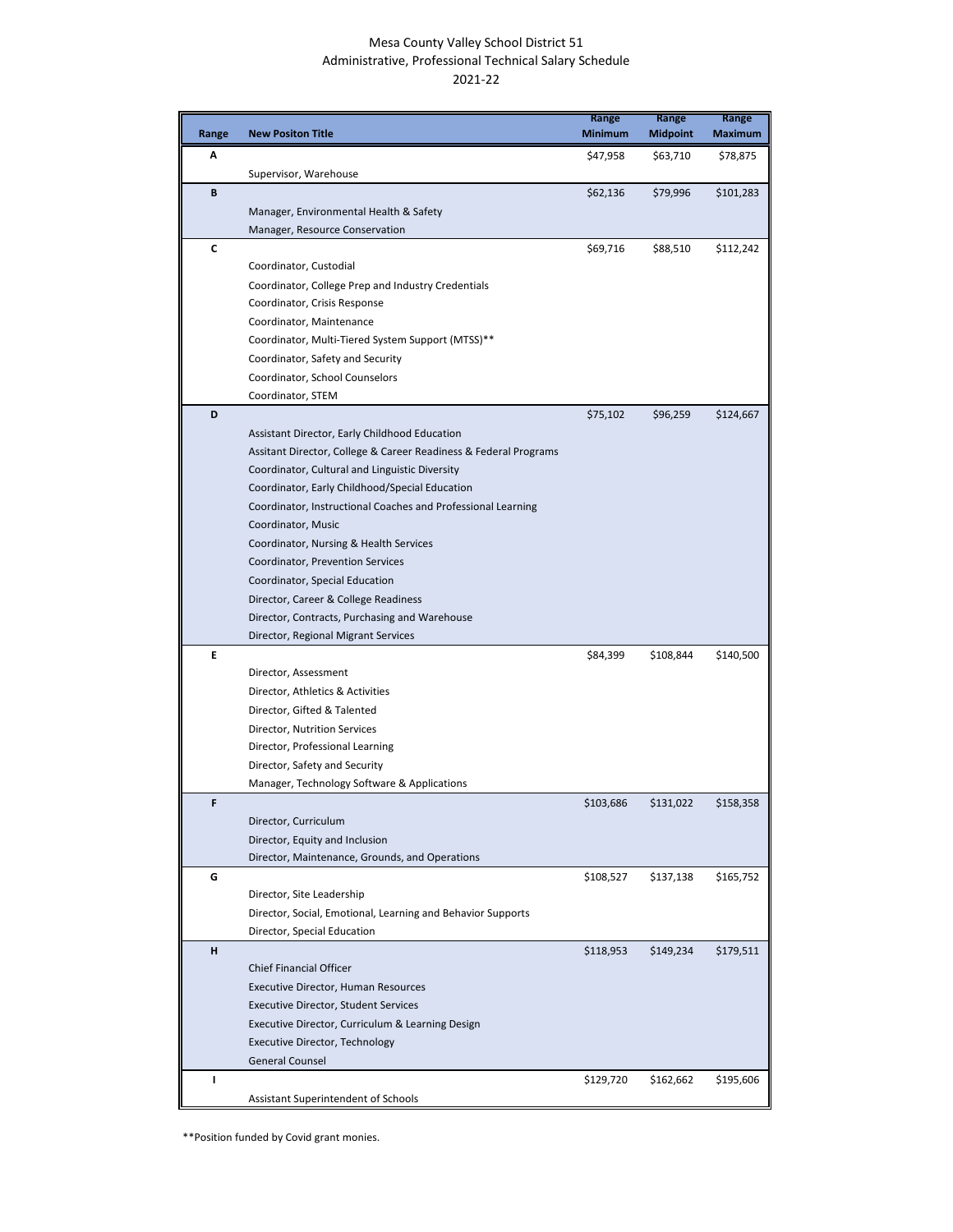## Mesa County Valley School District 51 Administrative, Professional Technical Salary Schedule 2021-22

|                |                                                  | Range          | Range           | Range          |
|----------------|--------------------------------------------------|----------------|-----------------|----------------|
| Range          | <b>Position Title</b>                            | <b>Minimum</b> | <b>Midpoint</b> | <b>Maximum</b> |
| 1              |                                                  | \$68,734       | \$85,918        | \$103,101      |
|                | Dean of Students                                 |                |                 |                |
| $\overline{2}$ |                                                  |                |                 |                |
|                | <b>Assistant Principal</b>                       |                |                 |                |
|                | Elementary                                       | \$73,048       | \$82,925        | \$92,804       |
|                | Middle School                                    | \$79,479       | \$90,225        | \$100,973      |
|                | High School                                      | \$86,512       | \$98,212        | \$109,912      |
|                | Athletic Director (H.S.)                         |                |                 |                |
|                | Athletic Director with an Administrator License  | \$86,512       | \$98,191        | \$109,912      |
|                | Athletic Director with no Administrative License | \$79,479       | \$90,225        | \$100,973      |
| 3              |                                                  |                |                 |                |
|                | Principal                                        |                |                 |                |
|                | Elementary                                       | \$86,512       | \$98,212        | \$109,912      |
|                | Middle School                                    | \$93,380       | \$106,007       | \$118,634      |
|                | High School                                      | \$103,462      | \$117,090       | \$131,037      |